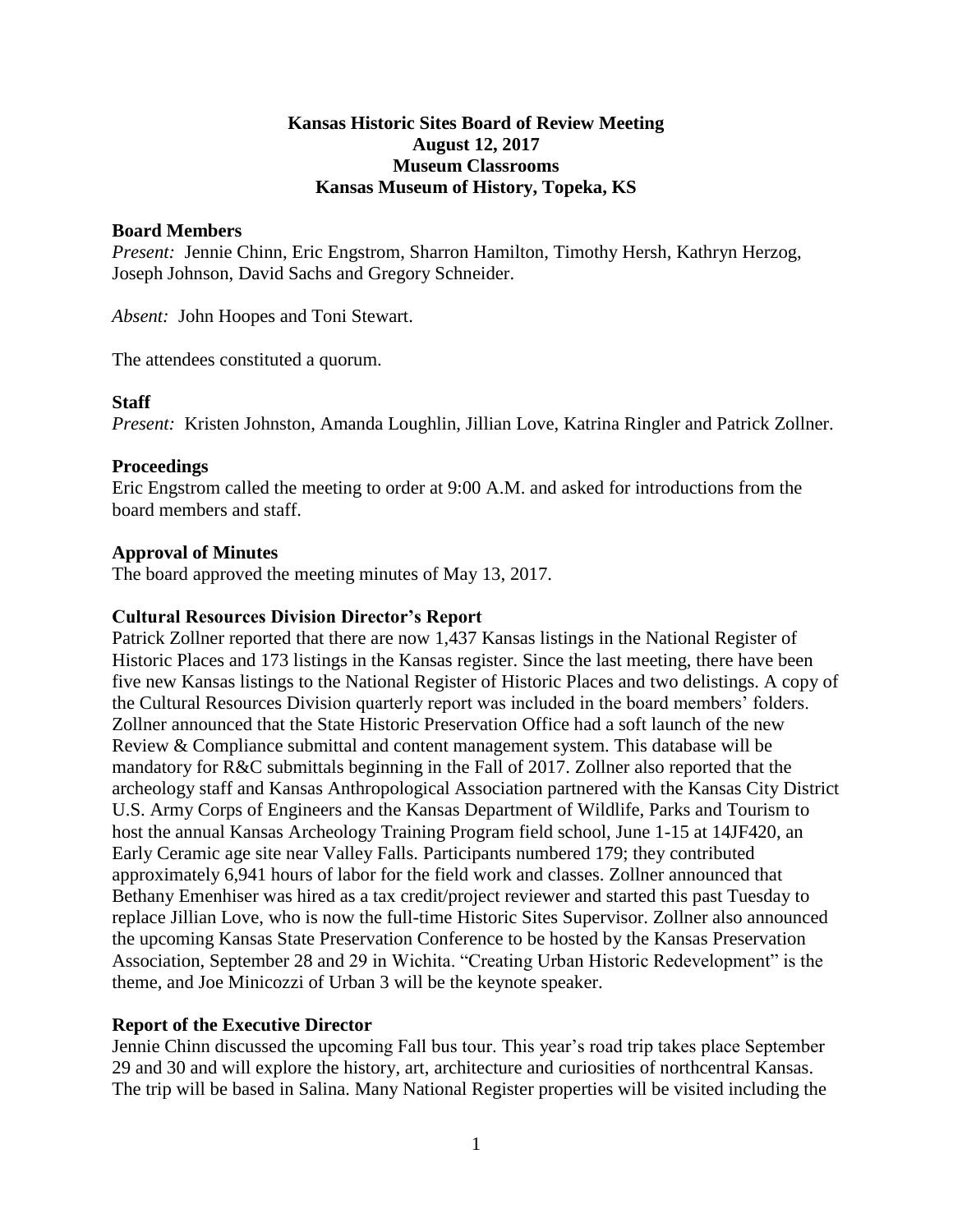Lincoln County Courthouse, the Midland Hotel in Wilson and the Garden of Eden in Lucas. On the second day of the trip we will explore Lindsborg.

# **NATIONAL REGISTER OF HISTORIC PLACES NOMINATIONS**

*Topeka Cemetery* 1601 SE 10<sup>th</sup> Avenue, Topeka, Shawnee County

**Criteria A & C:** Exploration/Settlement; Landscape Architecture **Period of Significance:** 1859-1959 **Level of Significance:** Local **Resource Count:** 15 contributing resources; 5 non-contributing resources

**Summary:** The Topeka Cemetery, platted by Franklin Crane in 1859 east of the four-year-old city, is Kansas' oldest chartered cemetery and remains active today. The cemetery is locally significant as an outstanding example of a planned landscape that combines two periods of cemetery design—19th-Century rural design and a 20th-Century lawn-park landscape. The earliest portion of the cemetery features winding paths on hilly terrain, prominent memorials, markers that incorporate Victorian-era iconography and cohesive family plots with matching headstones, all elements of rural cemetery design. The later, southern, portion of the cemetery presents an orderly assemblage of large markers and paths that reflect the Classical formality made popular by the City Beautiful movement. Mausolea in both portions are styled in the Greek Revival, Classical Revival, Beaux Arts and Egyptian Revival styles.

**SHPO Note:** This cemetery nomination is the result of a 2016 HPF grant to the city of Topeka.

*Presented by:* Susan Jezak Ford

 $\overline{a}$ 

*Discussion:* Kathryn Herzog asked for clarification regarding the use of the house and original office.

*Public Discussion:* Lisa Sandmar, Topeka Cemetery Association (owner) spoke in support of the nomination.

Motion to approve: Gregory Schneider Second: David Sachs 7 votes yes, 1 abstention<sup>1</sup>

*Crawford, Nelson Antrim, House* 2202 SW 17th Street, Topeka, Shawnee County

**Criteria B & C:** Literature; Architecture **Period of Significance:** 1938-1963 **Level of Significance:** Local & Statewide **Resource Count:** 1 contributing building; 1 non-contributing structure

 $1$  Chinn typically abstains from voting except when a tiebreak is needed.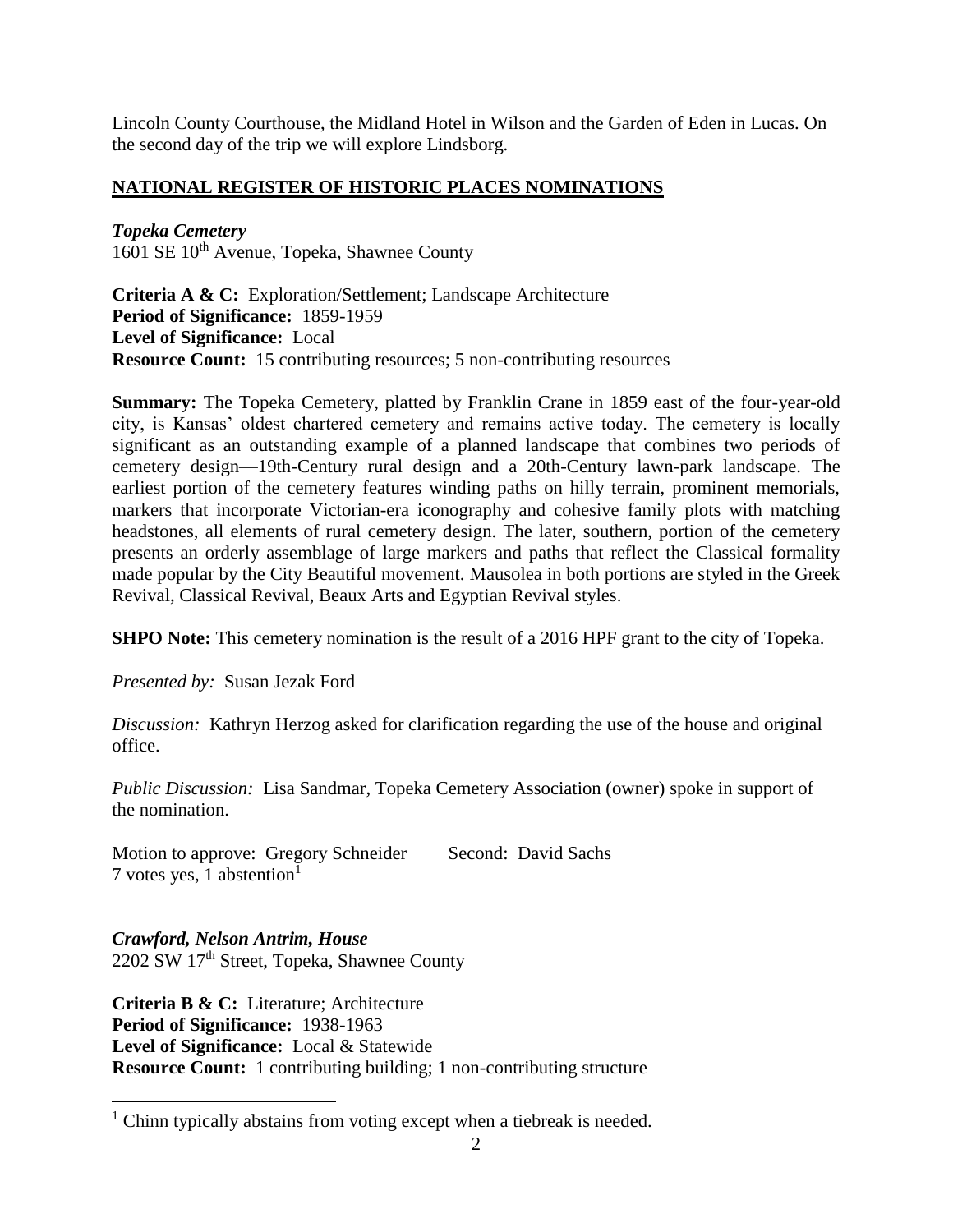**Summary:** Journalist and editor Nelson Antrim Crawford lived at 2202 SW 17<sup>th</sup> Street from 1938 until his death in 1963. Crawford wrote the first college textbook on journalism ethics in 1924, managed the popular monthly magazine *Household Magazine* for over 20 years, and coauthored books with friend and fellow Topekan, Dr. Karl Menninger. Crawford's International style house was designed by Kansas architect Floyd Orson Wolfenbarger, and it was the first of its kind in the city of Topeka. The house is locally significant for its architecture and regionally significant for its association with the notable Kansan, Nelson Antrim Crawford, who resided here from 1938 through his death in 1963. This house is the resource best associated with Nelson Crawford during his lifetime.

*Presented by:* Amanda Loughlin

*Discussion:* Gregory Schneider asked about whether there were other examples of the International style house in Topeka and Kansas, to which Loughlin that there are known examples in Topeka but they post-date the Crawford House by at least a decade. Loughlin also noted there are other styled houses in Kansas, but she did not know their dates of construction. Eric Engstrom asked if the construction of the house was in the papers, to which Loughlin responded they did not find any references.

*Public Discussion:* Homeowner Jewel Makda spoke in support of the nomination.

| Motion to approve: Joseph Johnson |  | Second: Kathryn Herzog |
|-----------------------------------|--|------------------------|
| 7 votes yes, 1 abstention         |  |                        |

# *Landmark Water Tower*

Sunset Avenue & Leavenworth Street, Manhattan, Riley County

**Criteria A & C:** Community Development; Engineering **Period of Significance:** 1921-1922 **Level of Significance:** Local **Resource Count:** 1 contributing structure

**Summary:** Although the city of Manhattan had a waterworks facility by the spring of 1888, the town's first water tower was not in use until 1922. Built between 1921 and 1922, the Landmark Water Tower provided water service to the then-westward edge of town. The standpipe also helped equalize water pressure to the rest of the city, whose residents had become increasingly aware of the citywide problem. Marked by its unique style, the nominated standpipe features an external winding staircase, a viewing deck that offers a panoramic view of the town and Flint Hills region, and a tall conical spire. Designed by Kansas City, Missouri-based Black & Veatch, the all-steel tower was manufactured by the Pittsburgh-Des Moines Steel Company.

# *Presented by:* Amanda Loughlin

*Discussion:* Eric Engstrom asked about whether the cost of the standpipe led to its design, to which Loughlin replied yes. Sharron Hamilton asked if the water tower was still being used, to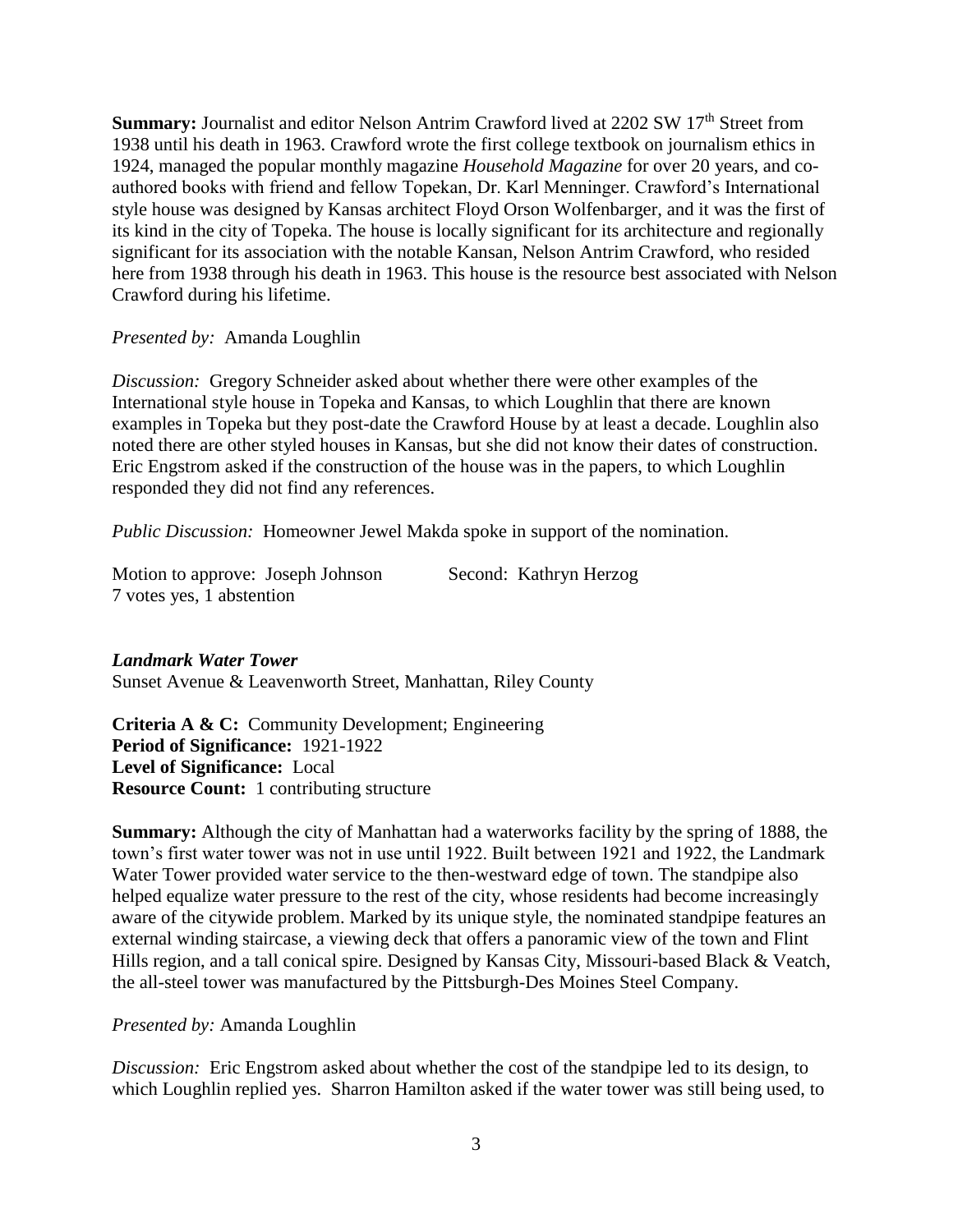which Loughlin responded no. Kathryn Herzog asked whether National Register listing would protect the site from encroachment, to which Loughlin replied no.

*Public Discussion:* Mel Borst, a neighbor of the homeowner, spoke in support of the nomination. Motion to approve: David Sachs Second: Kathryn Herzog 7 votes yes, 1 abstention

*E.S. Cowie Electric Company Buildings* 222-232 S. Topeka Avenue, Wichita, Sedgwick County

**Criterion A:** Commerce **Period of Significance:** 1920-1959 **Level of Significance:** Local **Resource Count:** 2 contributing buildings

**Summary:** The E.S. Cowie Electric Company was established in 1900 in Kansas City, Missouri, and expanded to Wichita in 1916. The Wichita store moved three times in the first fifteen years of business before settling in the 200 block of S. Topeka in 1931. By the time it moved to the S. Topeka location the company was firmly established as one of the largest automotive electric suppliers in the Midwest and Southwest. These buildings are significant for their reflection of the pioneering and enduring role in the automotive industry in Wichita and surrounding states. The Cowie firm was known for its business acumen and fidelity to servicing customer needs with a well-trained expert team. The company created life-long relationships with manufacturers and customers. When the founder E.S. Cowie died in 1951, his hand-picked protégé, Lee Thorn, who had managed the Wichita store for 25 years, became president of the company and the headquarters moved to Wichita. Cowie Electric Company transferred to the Thorn family in 1959, ending the Cowie family's ownership of the business.

**SHPO Note:** This is submitted as a Part 1 for a potential Federal Tax Credit project.

*Presented by:* Brenda Spencer

*Discussion:* David Sachs raised questions about Criterion A classification; he suggested that Criterion B would be better, to which Spencer replied that the 1920 construction influenced the auto story in Wichita. Greg Schneider questioned the Cowie sign, to which Spencer responded it has been removed for repair.

Motion to approve: Joseph Johnson Second: Tim Hersh 6 votes yes, 1 vote no (Sachs), 1 abstention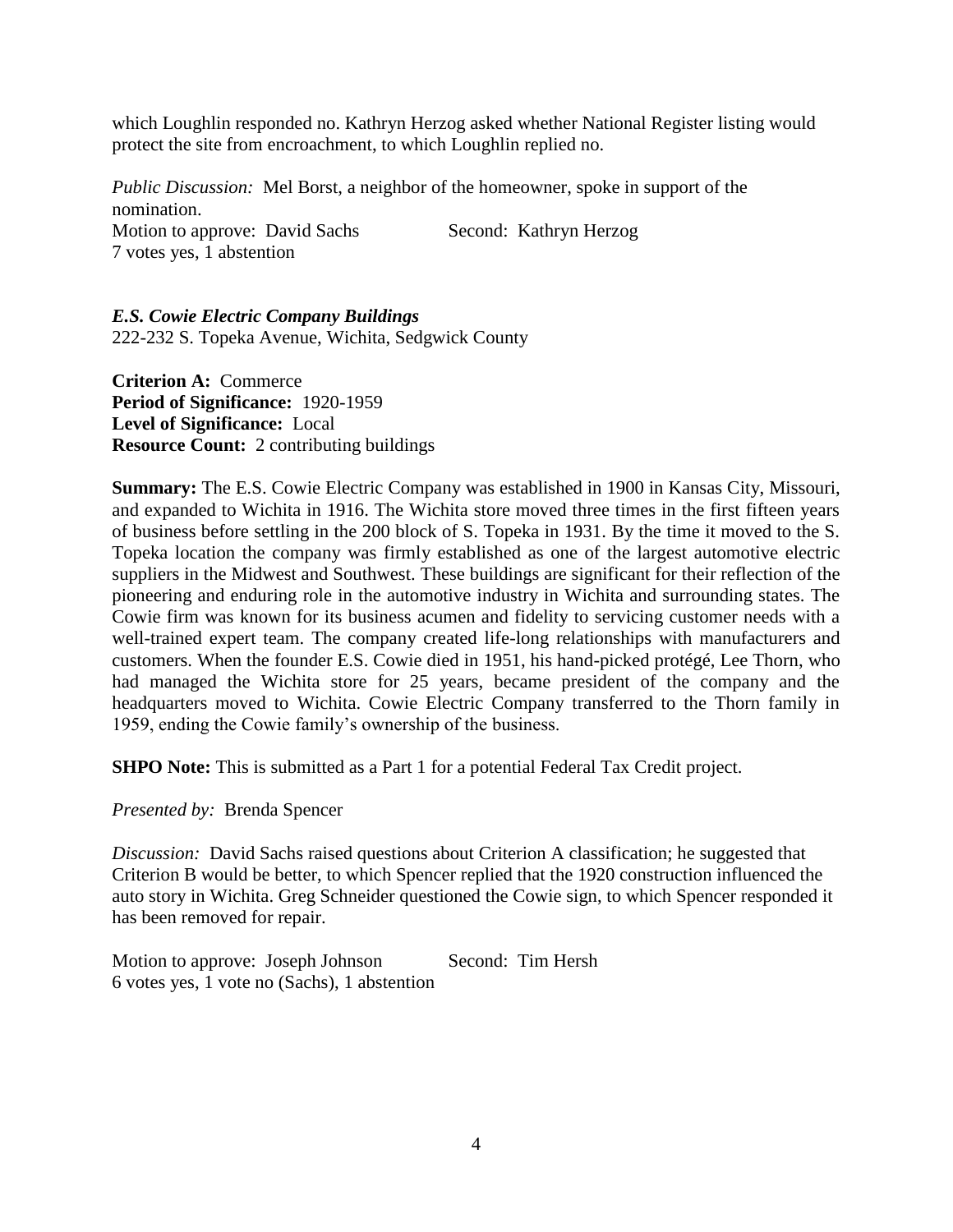### *Maplecroft Farmstead*

2957 KOA Road, Grantville vicinity, Jefferson County

**Criterion A:** Exploration/Settlement; Agriculture **Period of Significance:** ca. 1862-1967 **Level of Significance:** Local **Resource Count:** 9 contributing resources; 2 non-contributing resources MPS: Historic Agriculture-related Resources

**Summary:** The resources comprising the Maplecroft Farmstead represent the agricultural development of Kaw Township, Jefferson County, Kansas. The earliest buildings also are associated with the earliest settlement of the township. Built in circa 1862 the western portion of the house is attributed to James Townsend, son-in-law of John Kuykendall who acquired the first patent for the land later to become Maplecroft. By the end of 1873, Hanson Frisbie was the owner of the land. This farm has remained in the Frisbie family for over 100 years, being the center of the family's agricultural endeavors that included potatoes, apples, and livestock. Spanning from circa 1862 to 1967, the farmstead's period of significance encompasses the years of its earliest settlement through to Hanson Frisbie's great-grandson's tenure.

*Presented by:* Amanda Loughlin

*Discussion:* David Sachs requested clarification of whether this was nominated as part of thematic Agriculture-related Resources, to which Loughlin replied yes.

*Public Discussion:* Homeowner Leisa Gale spoke in support of the nomination.

Motion to approve: Gregory Schneider Second: Kathryn Herzog 7 votes yes, 1 abstention

*Bryant School* 1011 Mansfield Street, Winfield, Cowley County

**Criteria A & C:** Education; Architecture **Period of Significance:** 1880-1964 **Level of Significance:** Local **Resource Count:** 2 contributing resources; 2 non-contributing resources **MPS:** Historic Public Schools of Kansas

**Summary:** First constructed in 1880 for Winfield's second or west ward, the Bryant School is the only extant school building that illustrates the town's earliest public education history. As the town's population grew, the school building was expanded to include additional classroom space first in 1916 then in circa 1922 when a separate elementary building was constructed on the north side of the parcel. The main school building was again updated in 1938 to accommodate better circulation and the building's first indoor restrooms. The Bryant School continued to serve the children of western Winfield until 1964. By the end of the 1960s this was the home of the Cowley County Historical Society Museum, who continues to own and operate it today. The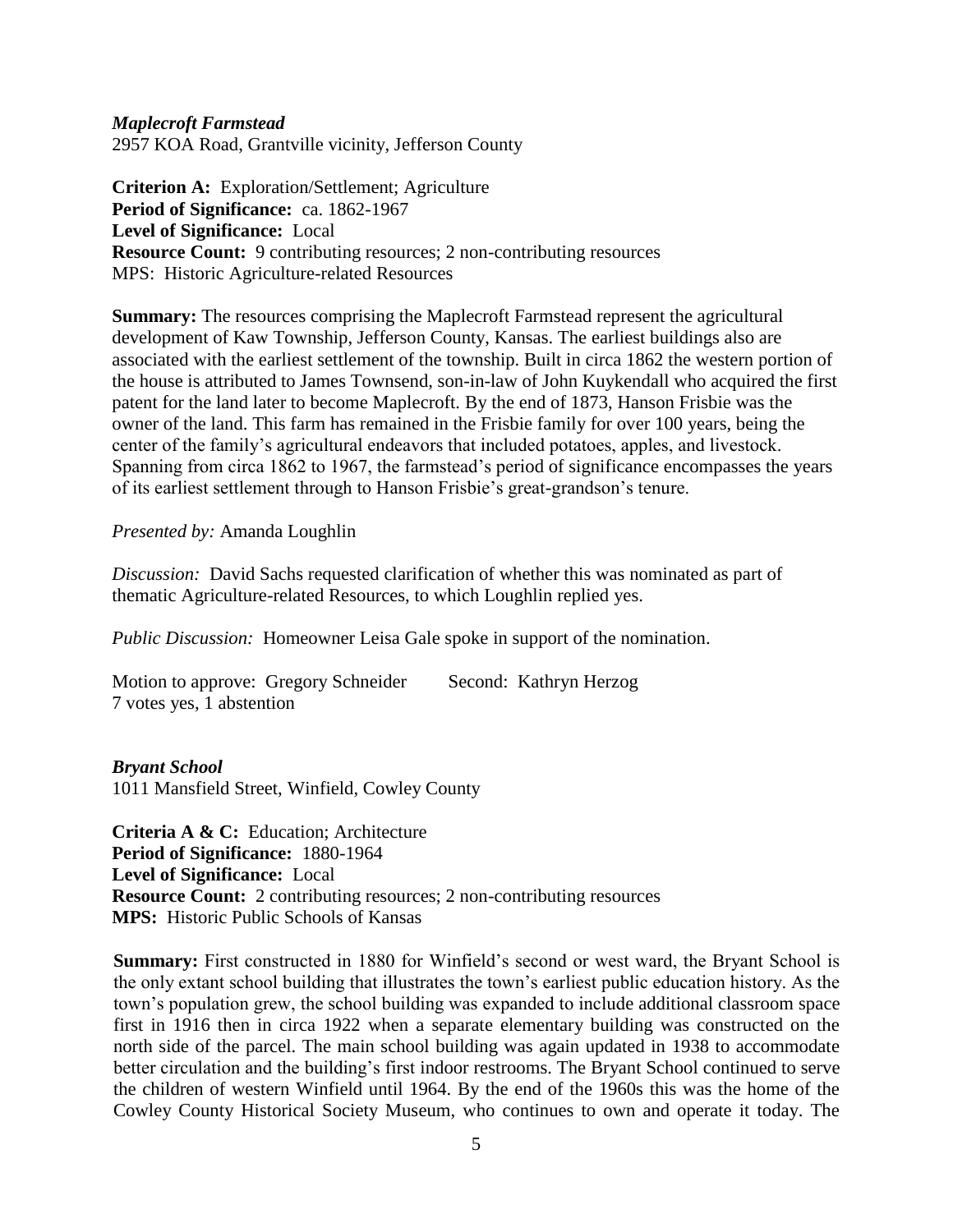school complex is significant for its association with Winfield's public education history and for its local architectural significance as an example of the City Graded School.

*Presented by:* Amanda Loughlin

*Discussion:* Sharron Hamilton asked for clarification regarding exterior changes. Kathryn Herzog asked for clarification about the roof changes.

*Public Discussion:* Janet Hostetter spoke in support of the nomination. Several HSBR members also voiced their support of the nomination.

Motion to approve: Joseph Johnson Second: Sharron Hamilton 7 votes yes, 1 abstention

*Florence Deeble Rock Garden* 126 S. Fairview Avenue, Lucas, Russell County

**Criteria A & C:** Art **Period of Significance:** 1935-ca. 1991 **Level of Significance:** Local **Resource Count:** 1 contributing site

**Summary:** The Deeble Rock Garden, created by Lucas resident, teacher, and artist Florence Deeble, is locally significant as a visionary art environment as it captures her beloved travel places as "Postal Card Scenes" in her backyard, as well as the story of Lucas history seen through her eyes. People and events are encapsulated in her montages, as are the national parks and sites she visited in the western United States during her summer vacations. The garden is made of concrete, rocks, and assemblage objects. Deeble's site is one of the four "outsider art" environments created in Lucas in the 1900's that led to Lucas' designation in 1996 by Governor Bill Graves as the "Grassroots Art Capital of Kansas."

*Presented by* Amanda Loughlin

*Discussion:* Discussion regarding possibility of nominating Lucas, KS as a historic district, to which Loughlin and Chinn replied that Deeble's garden and the Garden of Eden are the only two in situ art environments in town. Eric Engstrom asked about other potential sites, to which Chinn responded yes, there are others, and she named a few of them. Tim Hersh asked if this site had inspired other artists, to which Loughlin and Chinn replied most likely, yes.

Motion to approve: Sharron Hamilton Second: Tim Hersh 7 votes yes, 1 abstention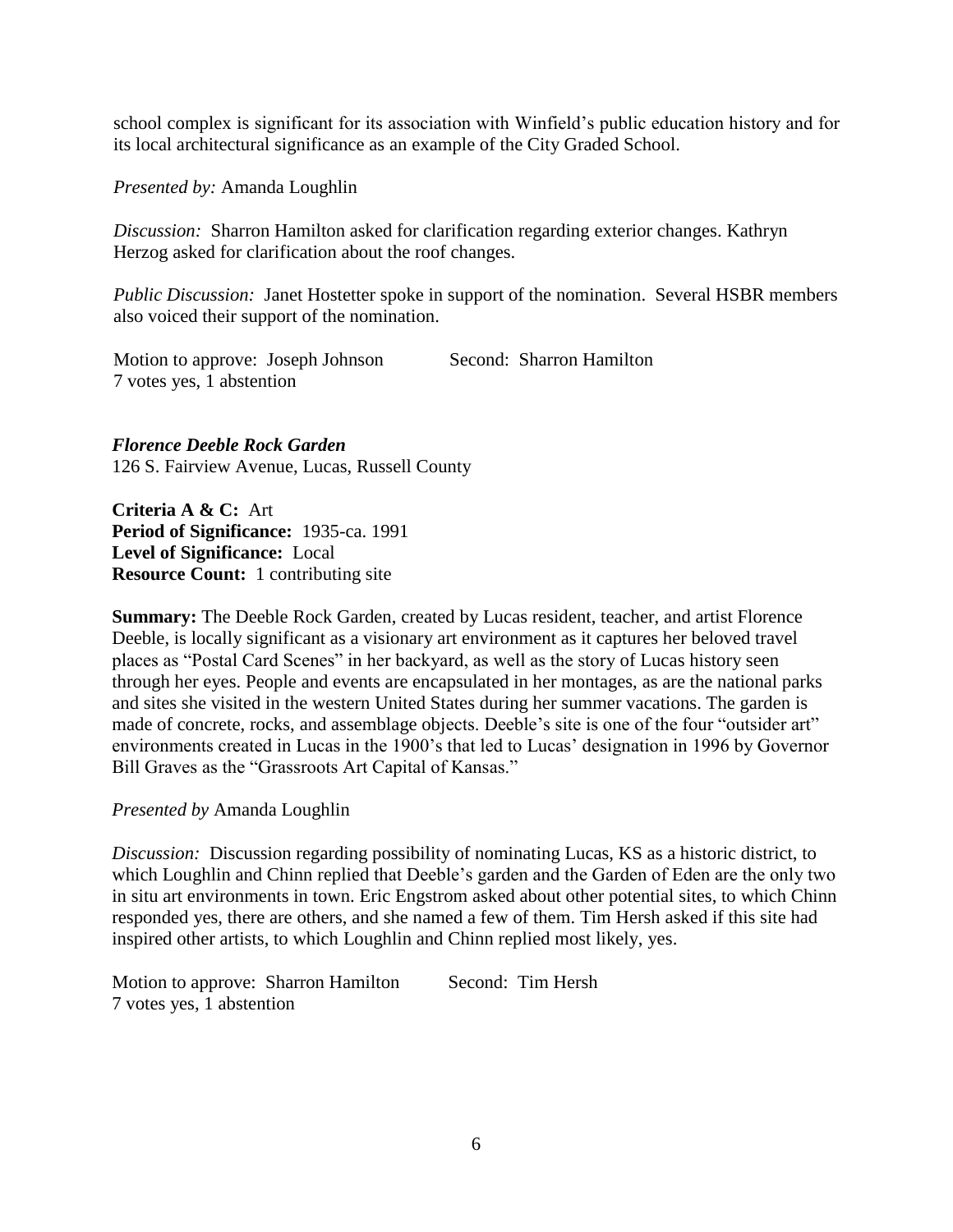*United Telephone Building* 1003 Main Street, Goodland, Sherman County

**Criterion C:** Architecture **Period of Significance:** 1931 **Level of Significance:** Local **Resource Count:** 1 contributing building

**Summary:** Constructed in 1931, Goodland's United Telephone Building is significant as an excellent local representative of the Art Deco style. Characterized by solid, rectilinear forms, colorful terra cotta geometrical design elements, and strong symmetry of the whole, the 1931 building is an enduring influential example of workmanship and materials of the early 1930s. Constructed as the company offices and housing delicate telephone equipment, the fireproof building served as a communications facility for the United Telephone Company, with home offices at Abilene, Kansas. It served the same purpose from 1937 onward when United was taken over by the Southwestern Bell Telephone Company. In 1990 a new building for digital equipment was built by Southwestern Bell and occupied in 1991, at which time the 1931 building ceased its use as a telephone utility. The building remained vacant until it was bought by Sherman County in 1994. In 2017 the county gifted the building to the Sherman County Historical Society.

*Presented by:* Katrina Ringler

*Discussion:* Joseph Johnson asked if this was similar to the Art Deco telephone building in Wichita. David Sachs asked if a catalog was issued for the terra cotta pieces, to which Ringler replied she did not know.

Motion to approve: David Sachs Second: Gregory Schneider 7 votes yes, 1 abstention

# **REGISTER OF HISTORIC KANSAS PLACES NOMINATIONS**

*Lueck Store* 10 5<sup>th</sup> Street, Corning, Nemaha County

**Criterion A:** Commerce **Period of Significance:** 1908-1949 **Level of Significance:** Local **Resource Count:** 1 contributing building

**Summary:** The Lueck Department Store is historically significant for its association with the Commercial development of Corning, a railroad settlement in Nemaha County, and the commerce of the surrounding rural community in Illinois Township. The building is locally significant as one of the last original commercial buildings. Generally, the economy of Corning and its surrounding trade area was based on small scale diversified farming and stock-raising. The Lueck Department Store, operated by George Lueck from 1908 to 1949, is an example of a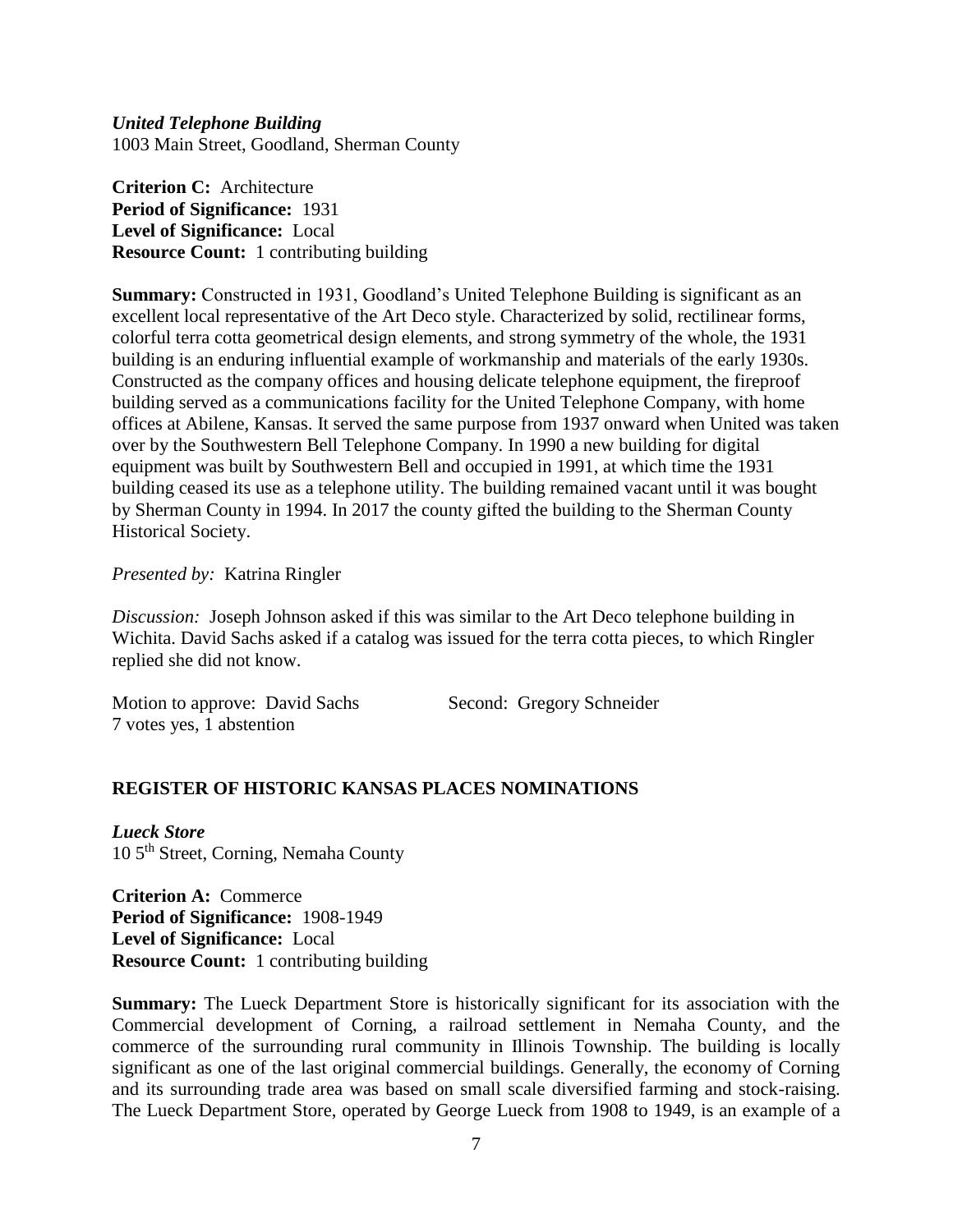successful business that served as the community center of a thriving rural community. As storekeeper and community leader, George Lueck contributed to the development of Nemaha County for several decades in the first half of the twentieth century.

**SHPO Note:** The building is ineligible for the National Register due to the loss of its storefront.

*Presented by:* Amanda Loughlin

*No Discussion:*

Motion to approve: Kathryn Herzog Second: Gregory Schneider 7 votes yes, 1 abstention

*Smalley Seed Company Building* 322 N Main Street, McPherson, McPherson County

**Criterion A:** Commerce **Period of Significance:** 1888-1918 **Level of Significance:** Local **Resource Count:** 1 contributing building

**Summary:** This building is significant for its association with the early seed industry in McPherson, Kansas. Between 1888 and 1918 the two-story brick building housed three seed companies, each of which was associated with local seed expert James Smalley. Beginning in 1888 and continuing into 1904, E. Annabil & Co. operated at this location. When Annabil retired, his son-in-law, James Smalley, partnered with Ed Berg to operate Berg & Smalley Seed Company until 1908. James Smalley & Company was created when Ed Berg retired, operating out the building until Smalley's death in 1918.

**SHPO Note:** The building was determined ineligible by the NPS due to the loss of its storefront.

*Presented by:* Kristen Johnston

*Discussion:* Eric Engstrom commented that Smalley Seed Company added to the art collection world. David Sachs remarked that he is glad to see this Kansas listing without integrity for the National Register.

*Public Discussion:* The property owners spoke in support of the nomination.

Motion to approve: David Sachs Second: Gregory Schneider 7 votes yes, 1 abstention